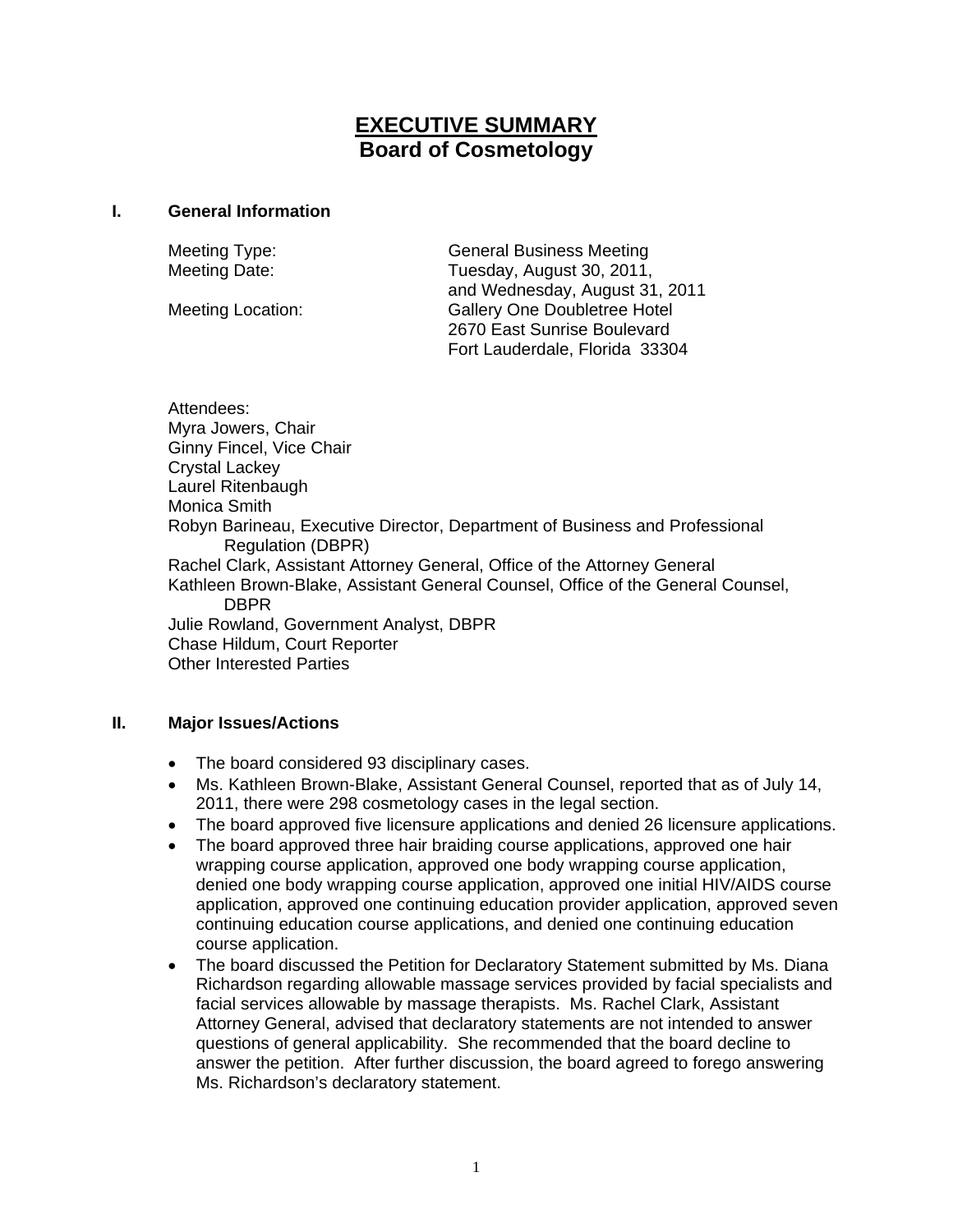- The board again reviewed and discussed the recent United States Department of Labor, Occupational Safety and Health Administration's (OSHA) alert relating to hair smoothing and straightening products which could release formaldehyde. They suggested the OSHA alert be placed on the board's website for information. They will continue to monitor this issue.
- Ms. Robyn Barineau, Executive Director, reported that the board's operating account balance at March 31, 2011, was over \$2.6 million, and the unlicensed activity account balance for the same period was over \$1.4 million. She added that the Department projects that these two accounts will maintain a positive cash balance at least through June 30, 2015.
- The board agreed to repeal the following rules and that these repeals would have no adverse impact on small business:
	- 61G5-17.006, Florida Administrative Code General Information and Forms
	- 61G5-17.009, Florida Administrative Code Meetings and Election of Officers
	- 61G5-17.010, Florida Administrative Code Notice of Meetings
	- 61G5-17.011, Florida Administrative Code Agenda
	- 61G5-17.013, Florida Administrative Code Emergency Meetings
	- 61G5-17.020, Florida Administrative Code Security and Monitoring Procedures for Licensure Examination
	- 61G5-17.0201, Florida Administrative Code Licensure Examinations and Examination Procedures for Handicapped Candidates
	- 61G5-17.021, Florida Administrative Code Designation of Official Reporter
	- 61G5-17.023, Florida Administrative Code Final Orders
	- 61G5-18.002, Florida Administrative Code Manner of Application
	- 61G5-18.005, Florida Administrative Code Examination Review Procedure
	- 61G5-18.0055, Florida Administrative Code Supervised Cosmetology Practice Exception
	- 61G5-20.006, Florida Administrative Code Transfer of Ownership or Location of a Salon
	- 61G5-22.001, Florida Administrative Code Purpose
	- 61G5-24.001, Florida Administrative Code Collection and Payment of Fees
	- 61G5-24.018, Florida Administrative Code Examination Review Fee
	- 61G5-29.002, Florida Administrative Code Specialty Registration
	- 61G5-29.012, Florida Administrative Code Who May Apply
	- 61G5-31.002, Florida Administrative Code Hair Braiding and Hair Wrapping, Registration Requirements, Practice Outside of Licensed Salon
	- 61G5-31.003, Florida Administrative Code Hair Braiding , Hair Wrapping, and Body Wrapping Registration
- Ms. Laurel Ritenbaugh expressed her gratitude for the board being able to attend the National Interstate Council of State Boards of Cosmetology (NIC) annual conference. Ms. Crystal Lackey also expressed her gratitude and that she learned a great deal while attending the conference. She asked that the following information be included on the agenda for discussion at the October meeting:
	- Rule 61G5-20.002, Florida Administrative Code Salons removal of "tuberculocidal" requirement from the rule
	- Creation of an independent contractor's (booth renter's) license
	- Requirement that repeat sanitation and safety offenders complete a course on sanitation and safety as part of their disciplinary penalty